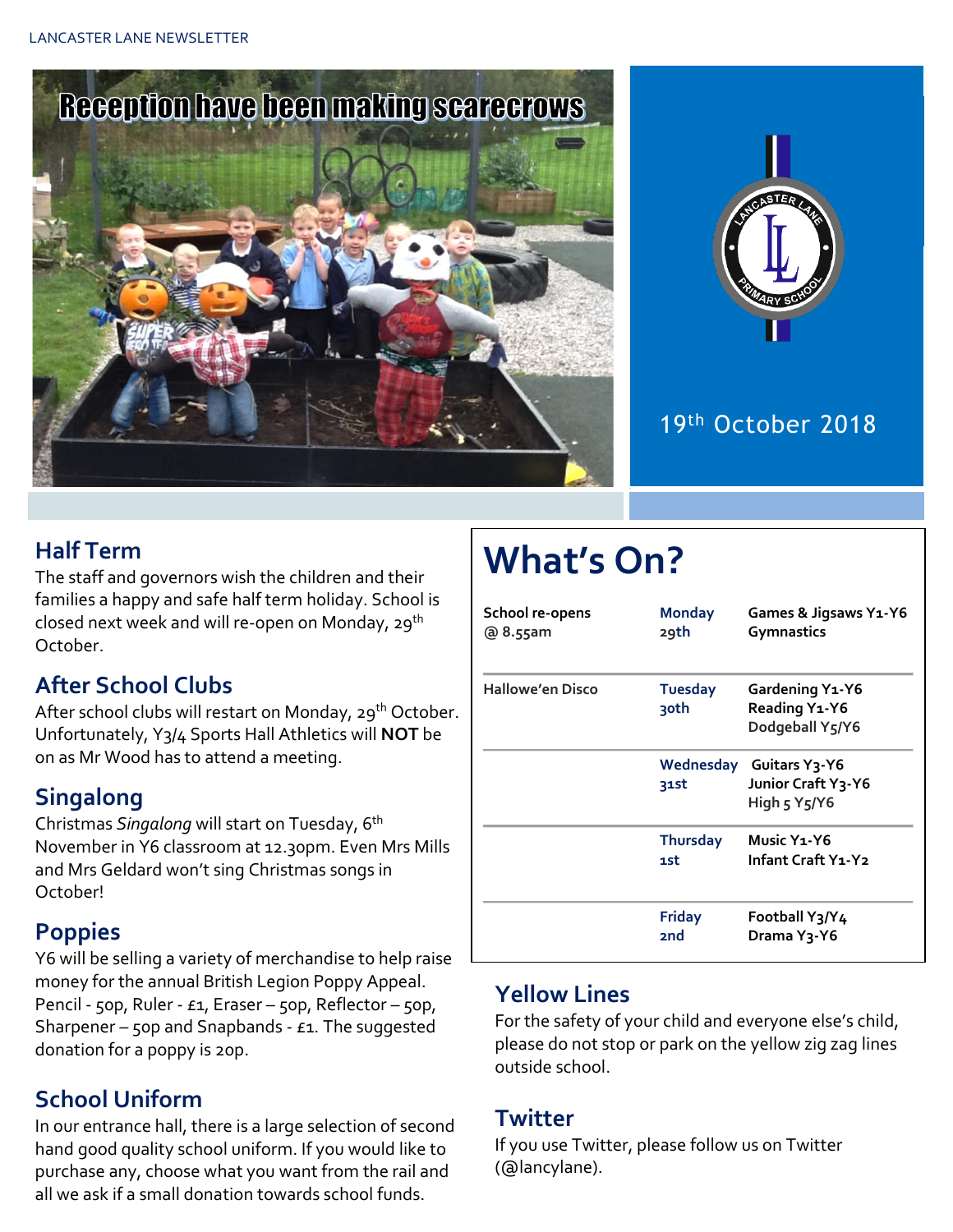#### **Racing to Read Competition**

This half-term in our *Racing* to *Read* Competition, Year 1 came 3rd, Year 4 came 2nd and Year 6 won 1st place. The Year 6 children who have read three times each week were entered into a Prize Draw and Alex won a voucher to buy a book of her choice. Well done, Alex!

Next half-term, the race will start again! Please ensure that your child reads at least three times each week and that this is recorded in their Reading Record so that they can earn points for their class.

#### **PTA Hallowe'en Disco**

There will be a Hallowe'en Disco held in school on Tuesday, 30th October. Tickets are £1 on the door and refreshments will be on sale (drinks, cakes, hot dogs etc). Children will be able to buy tattoos and have their faces painted – any volunteers to do face painting will be welcomed with open arms – please see Mrs Geldard. The disco runs from  $4pm - 4.55$ pm for Early Learners, Reception and infant children with junior children (Years  $3 - 6$ ) from 5pm – 6pm. Children in Early Learners and Reception will need to be accompanied by an adult. Fancy dress is optional.

#### **Pupil Parliament**

Fenn and Millie's cake sale raised £167 for the Cystic Fibrosis Trust. They, along with a group of helpers from Y6 (Lydia, Angus, Nellie, Efini, Alex, Paige and Esme) and Amanda did themselves and the school proud. They are a credit to us all. Thank you to all those who sent in cakes, it is very much appreciated.

#### **Class Dojo**

Class Dojo is a wonderful communication tool between home and school. However, if your child is absent from school you must inform the school office and not the class teacher via Class Dojo.

#### **Money Envelopes**

There is a secure post box in the entrance hall for parents and children to deposit money without the need to wait. Please use the correct colours: yellow = school, salmon = stoppers and blue  $=$  PTA.

#### **Outside Achievements**

Kayden in Y2 won a trophy at tennis for being the best player, Riley D in Y2 achieved his 1st Fair Trade badge at Beavers, Ruby in Y<sub>2</sub> came  $6<sup>th</sup>$  in her first cheer competition, Thomas in Y<sub>2</sub> received star player at football, Dylan in Y3 won a medal at First Football, Summer in Y4 won  $2^{nd}$  and Chloe in Y4 won  $1^{st}$  in a recent gymnastics competition. Well done to all of you.





Year 2 shared their writing with Year 4



Y1 repeating patterns work.